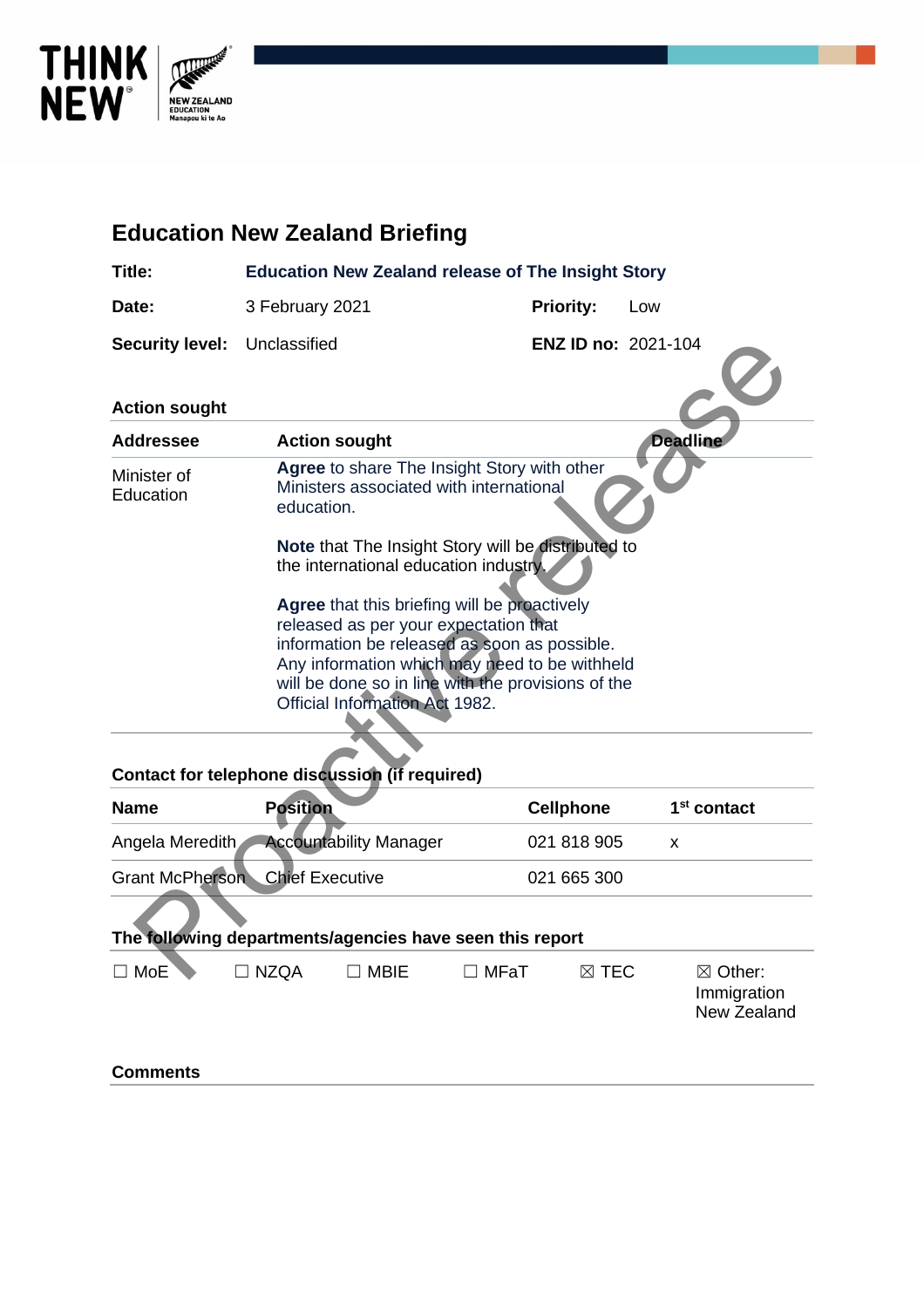

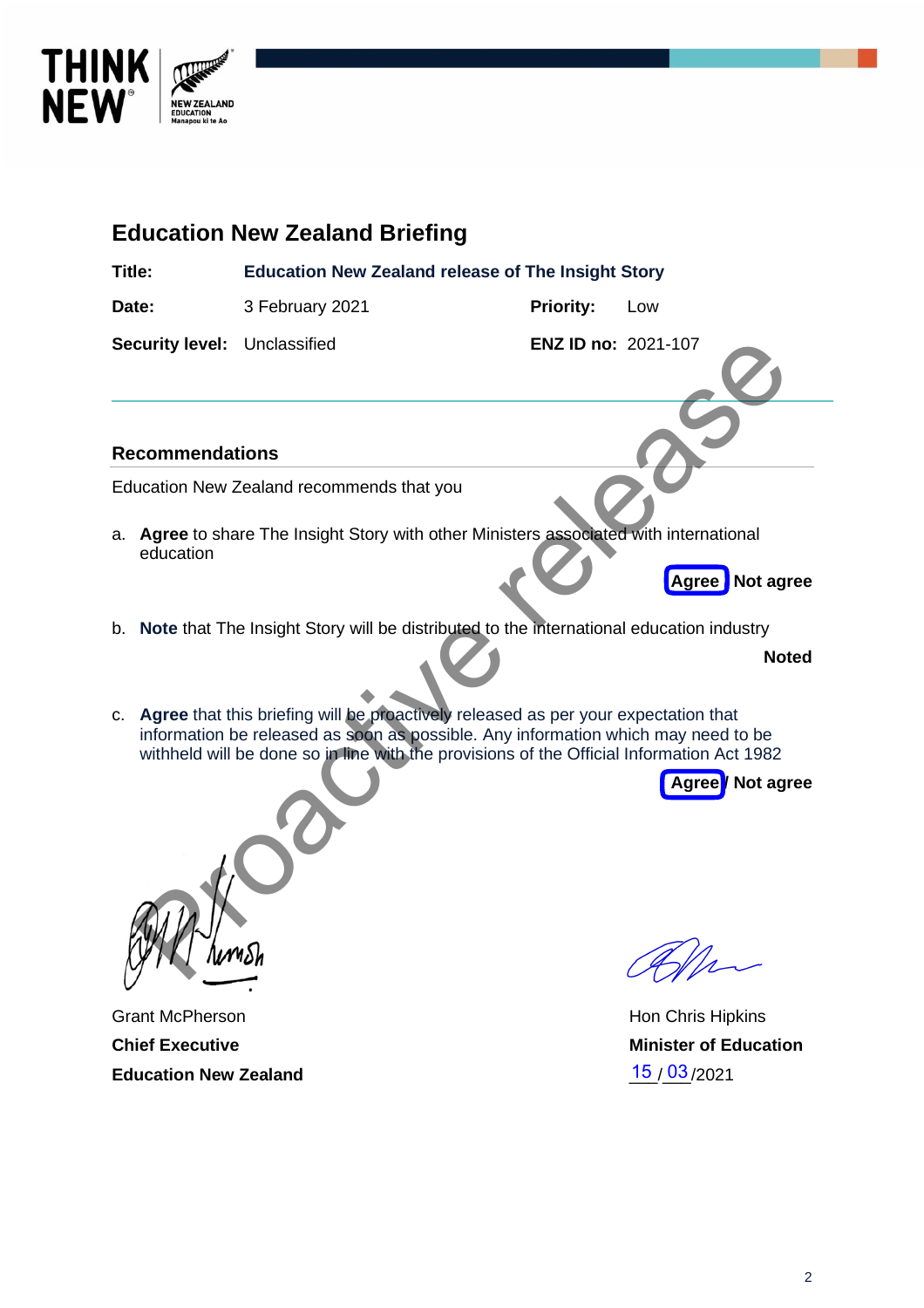

# **Purpose**

1. Education New Zealand (ENZ) advises that it will shortly distribute The Insight Story, its new data-based snapshot of the international education sector, to New Zealand's international education sector. This report is provided to you as an attachment for your information.

# **The Insight Story**

- 2. ENZ has developed The Insight Story as a new quarterly publication for the international education sector. It aims to provide data and analysis to the international education sector in a timely manner and with value-added insights that the sector can use to monitor performance and inform strategic decisions. e Insight Story<br>
ENZ has developed The Insight Story as a new quarterly publication for the international<br>
education sector. It aims to provide data and analysis to the international<br>
education sector in a timely manner an
- 3. The January 2021 Insight Story is the first edition of the new publication.
- 4. The Insight Story utilises data from the following sources:
	- a) Enrolment data produced by ENZ (2013-2019)
	- b) Immigration New Zealand student visa data as at 18 January 2021
	- c) 2019 school leaver transition data sourced through the Tertiary Education **Commission**
	- d) Social Licence qualitative research data undertaken in 2020
	- e) NZ Story, perception research undertaken in 2020
	- f) Education: Fast Forward to the Future, Citibank report.

# **Key findings from the January 2021 Insight Story**

- 5. The January 2021 Insight Story provides analysis and insight over both the short term (i.e. directly impacted by Covid-19) and the longer term (trends from 2013 until now, including in relation to the International Education Strategy).
- 6. Short-term findings (directly impacted by Covid-19):
	- a) Around 20,500 valid student visas are due to expire between 18 January and March 2021. Assuming student behaviour remains consistent with previous years<sup>1</sup>, we expect 30-40 per cent of those students to get new visas so they can further their study or take advantage of post-study work opportunities.
	- b) There are approximately 39,000 international fee paying students on valid visas to study in New Zealand as of 18 January 2021. There have been several thousand new first time student visa holders since the closure of the borders in March 2020. These new students are non-citizens who were already in New Zealand and have chosen to remain here and study.
	- c) There continue to be high levels of interest in New Zealand as a place to study. More than 1.2 million users visited our Study in New Zealand website in 2020, with a total of 12,000 new registrations. This is despite all paid media campaigns being halted in

<sup>1</sup> Despite Covid-19, anecdotal feedback from the sector indicates that some sub-sectors are seeing a higher level of interest in continuing study while others are seeing lower levels, and on balance, the expected percentage of new visas is likely to be in line with previous years.